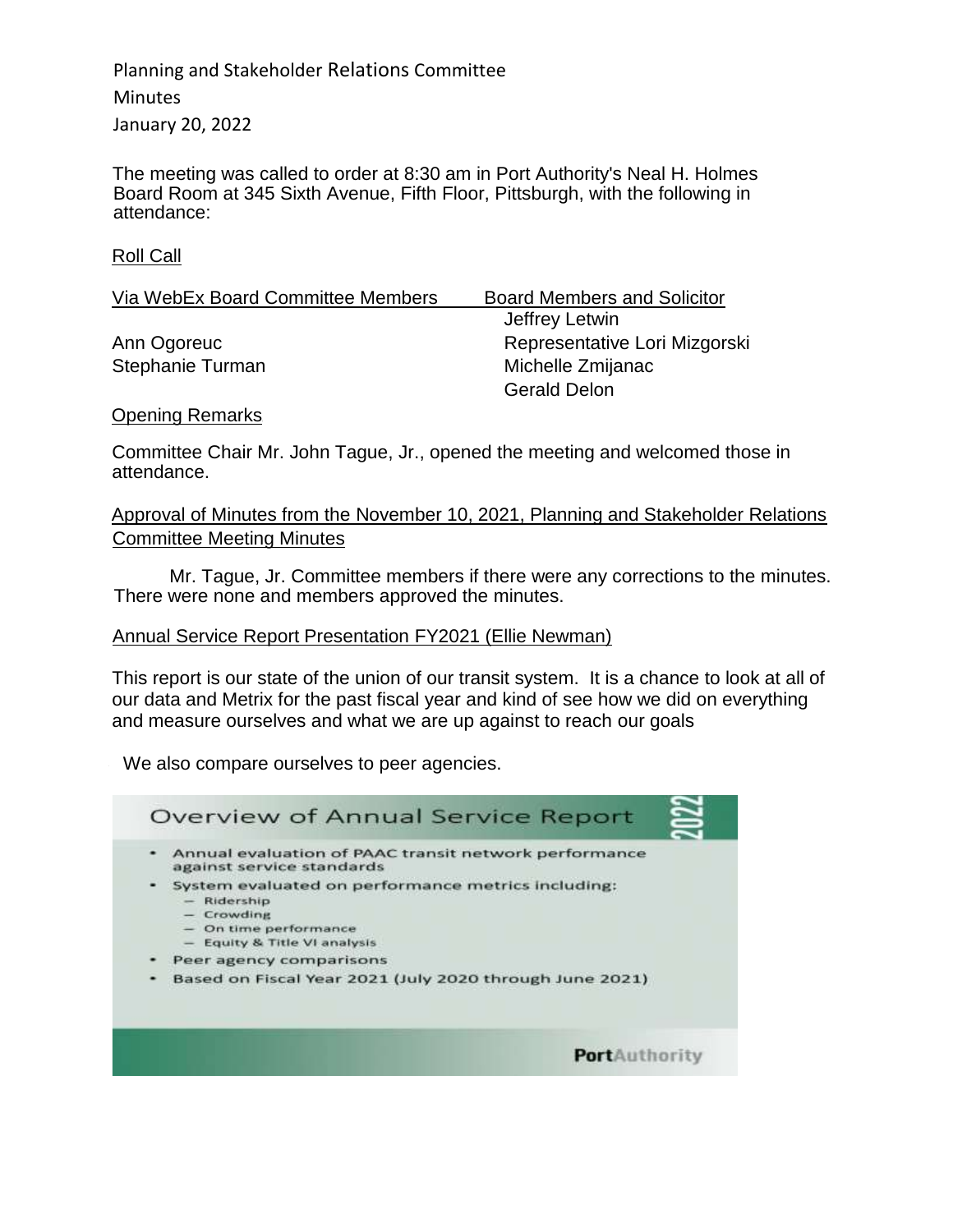**RIDERSHIP:** The ridership had a significant decline, so we had a 56% drop from FY2020, was only four months of the pandemic, FY2021 was the entirely Pandemic ridership. We did see proportionally drop depending on the mode of transportation. The bus was more resilient one with only 55% drop whereas LRV we saw a 74% drop.

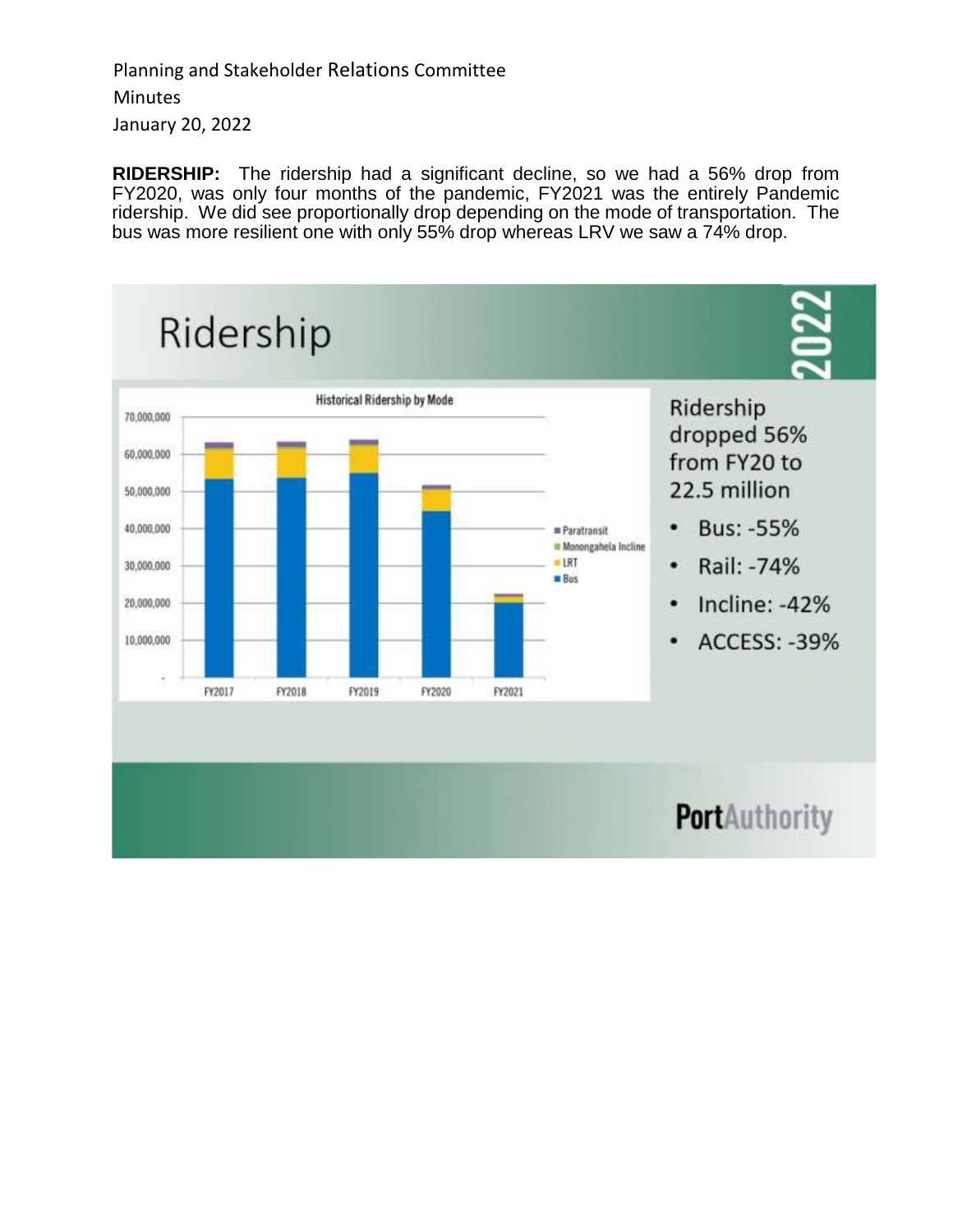## **ON-TIME PERFORMANCE**

#### On-Time Performance • Vehicle must arrive between 1 Bus and Rail On-Time minute early and 5 minutes Performance late 95.0% 88.4% 88.7% Slight uptick in OTP for FY21 90.0% . 83.7% 85.0% - Largely due to less traffic and ridership systemwide 80.0% New focus on adjusting 75.0%  $\bullet$ 71.2% 71.8% schedules for changed 66.7% 67.3% 67.2% 70.0% ridership and traffic patterns 65.0% for FY22 60.0% 2017 2018 2019 2020 2021  $Bus$  - Rail

# **PortAuthority**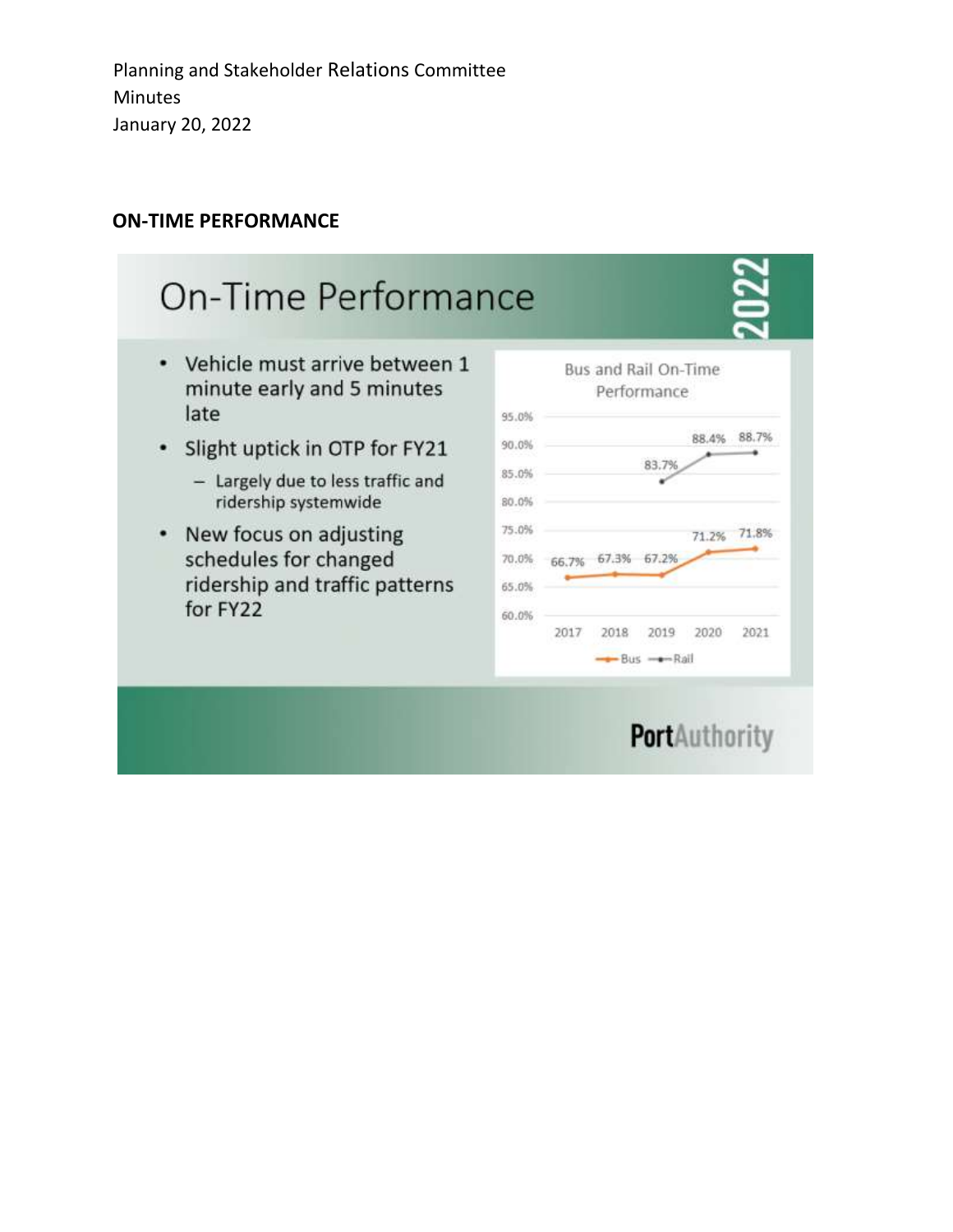**WEEKEND SERVICE ADDITIONS:** This is something we wanted to do for a long time and were able to go ahead and add weekend service and Sunday service to local communities that didn't have any weekend service. The only areas that currently don't have weekend service is the very pale blue ones. Virtually our entire service now has some level of weekend coverage for our riders is one of our big goals. In terms of numbers this was able to increase the proportion of our service area population with access to weekend transit by about 7 to 8 percent depending on the service day.

## **Weekend Service Additions** FY21 service  $\bullet$ additions increased population with walkable access to weekend transit - 7% on Saturday - 8% on Sunday Full weekend service added to the 22, 29, 36, and 93; route 2 extended Sunday service was added to the 4, 22, 39, 60, and 74

**PortAuthority**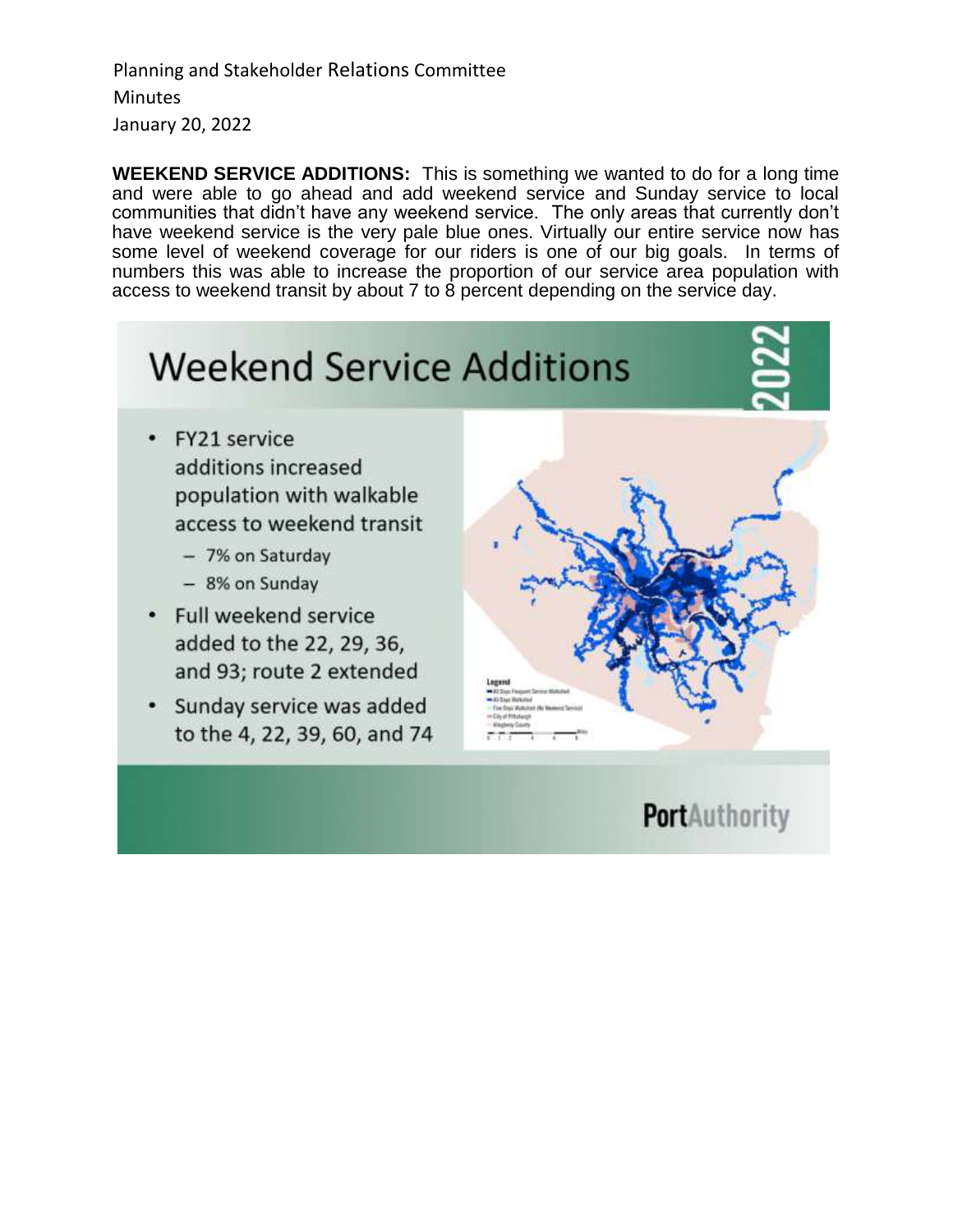**Service Standards Evaluation**: This is something where we kind of set our service standards to pre-pandemic world, which made them unreachable for what the standard was. So, we have passengers per hour standards, where we have a goal for each of our routes. Because we had capacity limits on our vehicles we basically were not able to meet that. So, we only had four routes that even met those standards, normally it is much higher than that. That is something we made need to revise what that standard is, in light of our new reality. For crowding we normally would assess crowding based on how many standees we had on vehicles but since we had capacity limits on our vehicles we only allowed between 10 to 25 people on the vehicles at a time for the entire FY2021 period. For this one, we just looked at how often routes exceeded that, and I listed six of our routes that went over that capacity limit about 10 percent of the time (1, 51, 59, 61C, 83 and 12). For OTP we had 21 routes or more than 10% below our standards. We did not do any schedule adjustments to improve on-time performance in FY2021. This will be our focus for this fiscal year.

# **Service Standards Evaluation**

- Passengers per hour
	- Only 4 routes met pre-pandemic PPH standards
	- Capacity limits made it impossible for many routes to meet standards
- Crowding
	- Vehicle load capped at 10, 15, or 25 riders for much of the year
	- Checked how often each trip exceeded this max load cap
	- Six routes experienced crowding on over 10% of FY21 trips
		- $\cdot$  1, 51, 59, 61C, 83, 12
- **OTP** 
	- 21 routes were more than 10% below OTP standards
	- FY22 priority to adjust schedules and pinpoint trouble spots along these routes to improve service reliability

## **PortAuthority**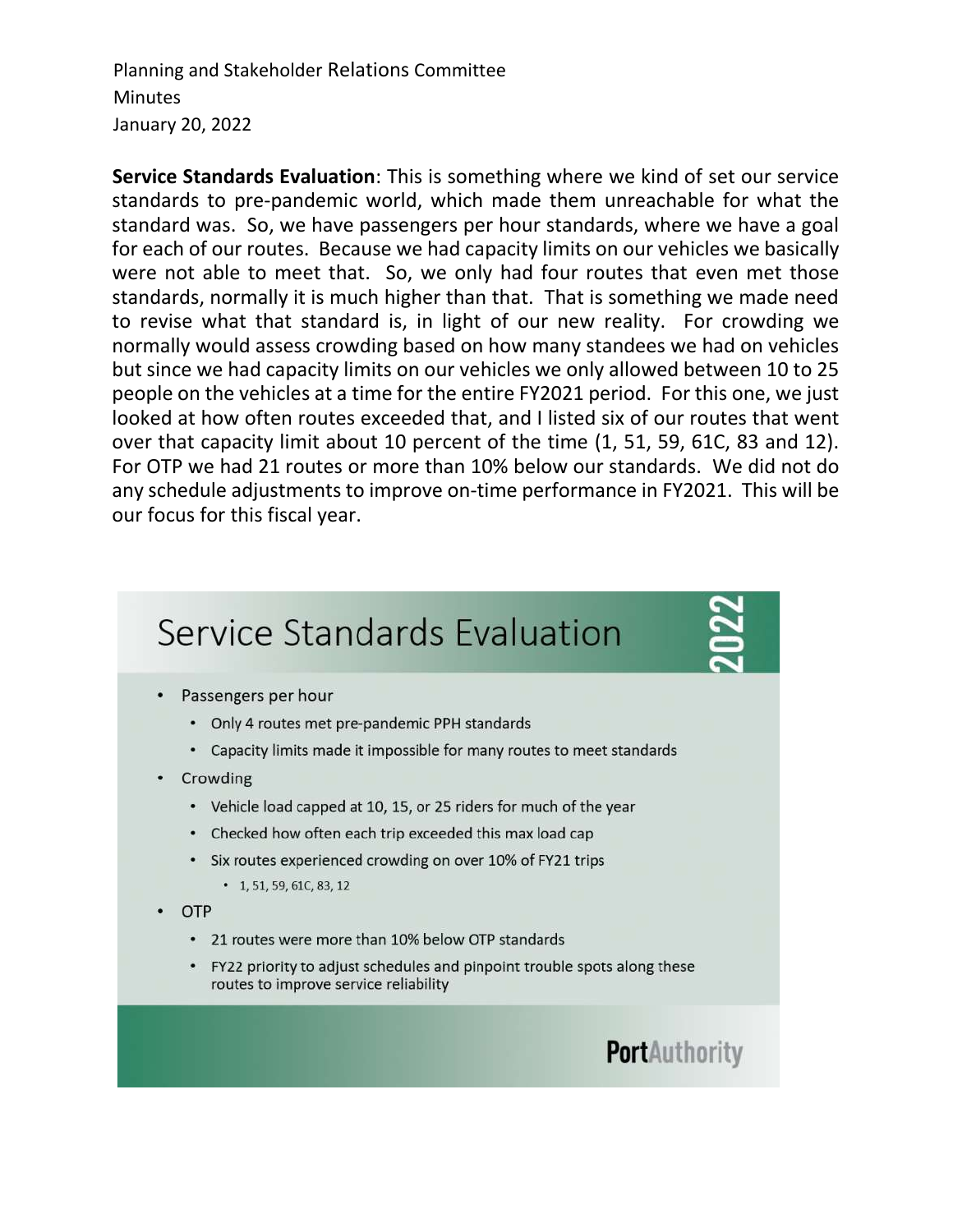**TITLE VI EVALUATION**: we categorize our routes based on whether they serve predominantly minority communities or predominantly low- income communities. We make sure that our service on these routes is at least as good as or better than any other route. So, we exceeded the standards on everything that we look at, the only exceptions crowded trips. Out of service is mostly more due to what division the route runs out of. We had some staffing challenges at some of our divisions that happen to also run more minority routes. Crowding had some significant adverse differences, this is due to low income and minority populations having a much greater propensity to use transit, during this Pandemic time, it has been scene across the whole nation. So, this was something that we monitored every day and we were adding trips wherever we could within our work force constraints as well.

| ٠                           | Low income and minority routes scored better on frequency, service span, and<br>OTP than non-low income and non-minority routes<br>Scored slightly worse on out of service and significantly worse on crowding<br>Since lifting restrictions, crowding (over seated load) has largely disappeared |                             |
|-----------------------------|---------------------------------------------------------------------------------------------------------------------------------------------------------------------------------------------------------------------------------------------------------------------------------------------------|-----------------------------|
| <b>Metric</b>               | <b>Low Income Route</b>                                                                                                                                                                                                                                                                           | <b>Non-Low Income Route</b> |
| <b>Crowded Trips</b>        | 4.5%                                                                                                                                                                                                                                                                                              | 2.1%                        |
| <b>Trips Out of Service</b> | 2.6%                                                                                                                                                                                                                                                                                              | 2.2%                        |
| <b>Metric</b>               | <b>Minority Route</b>                                                                                                                                                                                                                                                                             | <b>Non-Minority Route</b>   |
| <b>Crowded Trips</b>        | 4.0%                                                                                                                                                                                                                                                                                              | 2.9%                        |
| <b>Trips Out of Service</b> | 2.5%                                                                                                                                                                                                                                                                                              | 2.4%                        |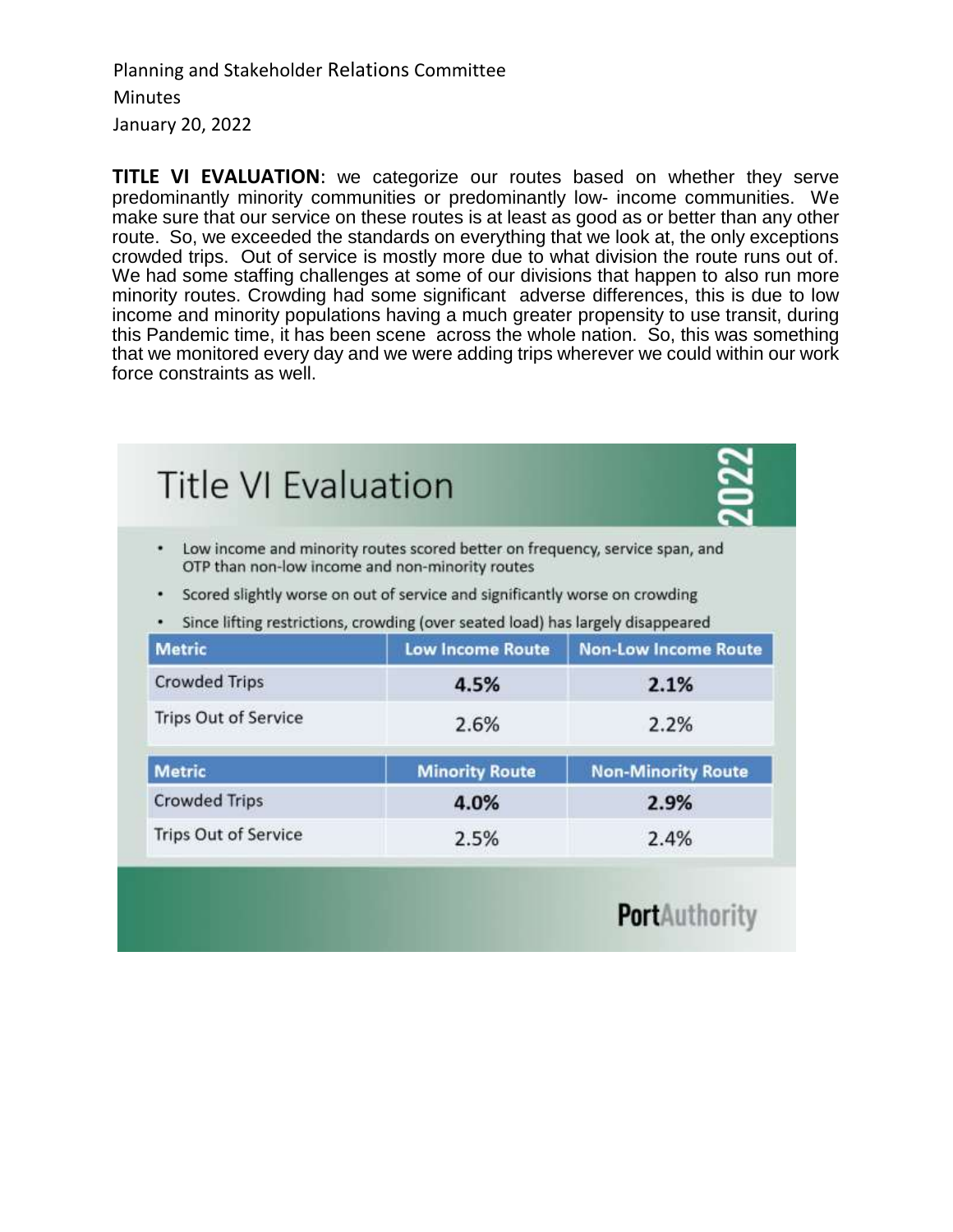**FOCUS FOR THIS YEAR:** We did not evaluate them; it is a very time-consuming process, and we knew that this was not going to be a good time to add or extend routes. For our on-going focus we had some service changes that were put in November 2020, those were trip additions on routes experiencing crowding that I mentioned before. With our commute routes that had major reductions went from 1,000 riders a day to 100, so, we cut that service to kind of rebalance. We also, have a public comment period on February 1, 2022, and we have a public hearing on January 27, 2022. We plan to update our Transit Services Standards, so this would be what I mentioned earlier.